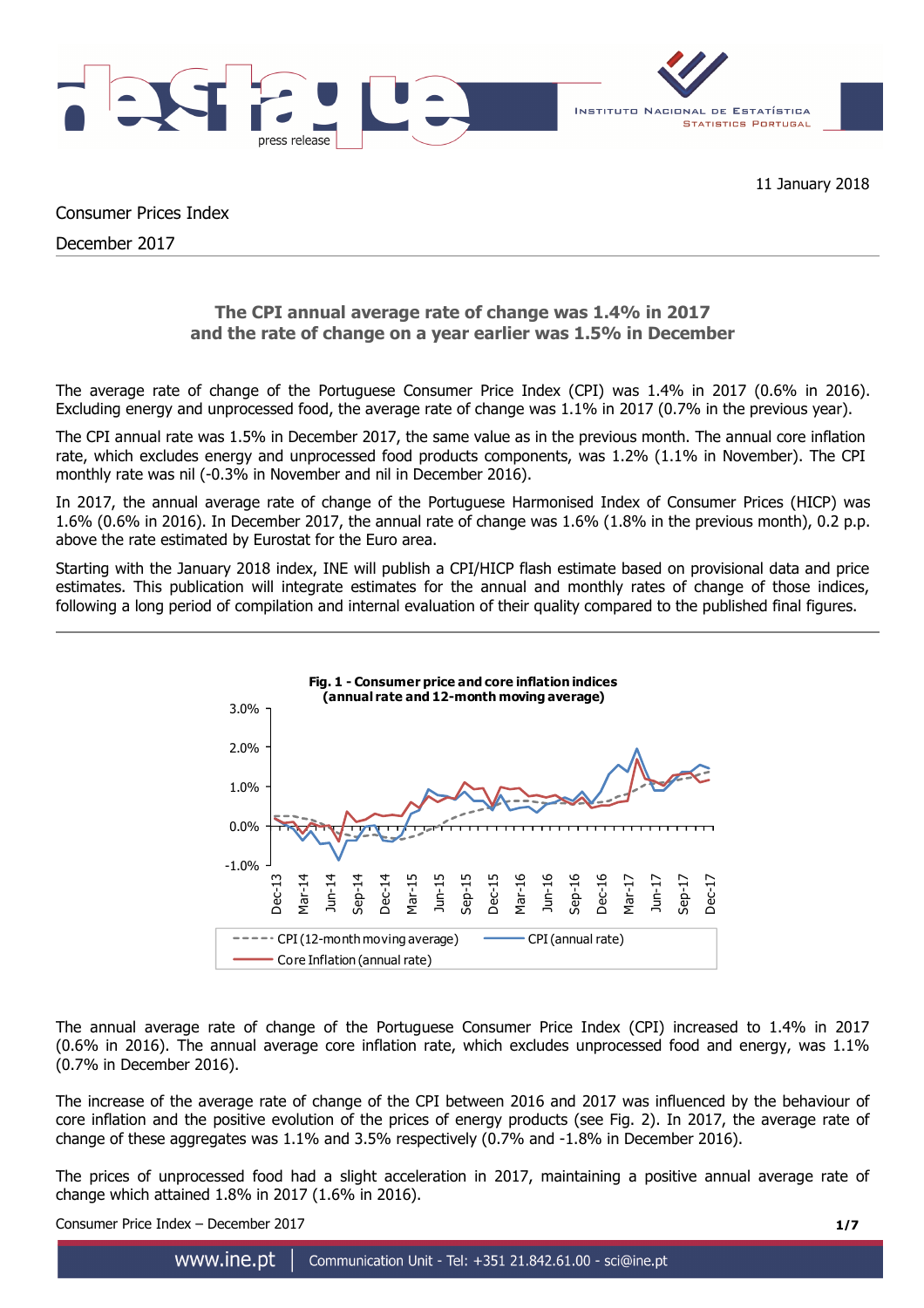





In December 2017, the annual inflation rate measured by the CPI was 1.5%, the same value as in the previous month.

The annual core inflation rate, which excludes energy and unprocessed food products components, was 1.2% (1.1% in the previous month). The unprocessed food aggregate recorded an annual increase of 2.2% in December (2.6% in November) while prices of energy products presented an annual increase of 3.2% (4.5% in November).

The largest upward pressure on the overall annual rate of change came from increases in the prices of Transports and Food and non-alcoholic beverages, while the major downward pressure came from changes in the prices of Clothing and footwear.

In December, the CPI monthly rate was nil (-0.3% in November and nil in December 2016). The main upward contribution to this result came from changes in the prices of *Transports*. On the opposite side, decreases were observed in the prices of *Clothing and footwear*.

In December 2016, the HICP annual rate was 1.6% (1.8% in the previous month) while the HICP monthly rate was -0.2% (nil in December 2016).

In November, the annual rate of change of the Euro area was 0.3 p.p. lower than the annual rate of change of the Portuguese HICP. That difference is estimated to decrease to 0.2 p.p. in December 2017.

The HICP 12-month average rate was 1.6% in December (1.5% in November).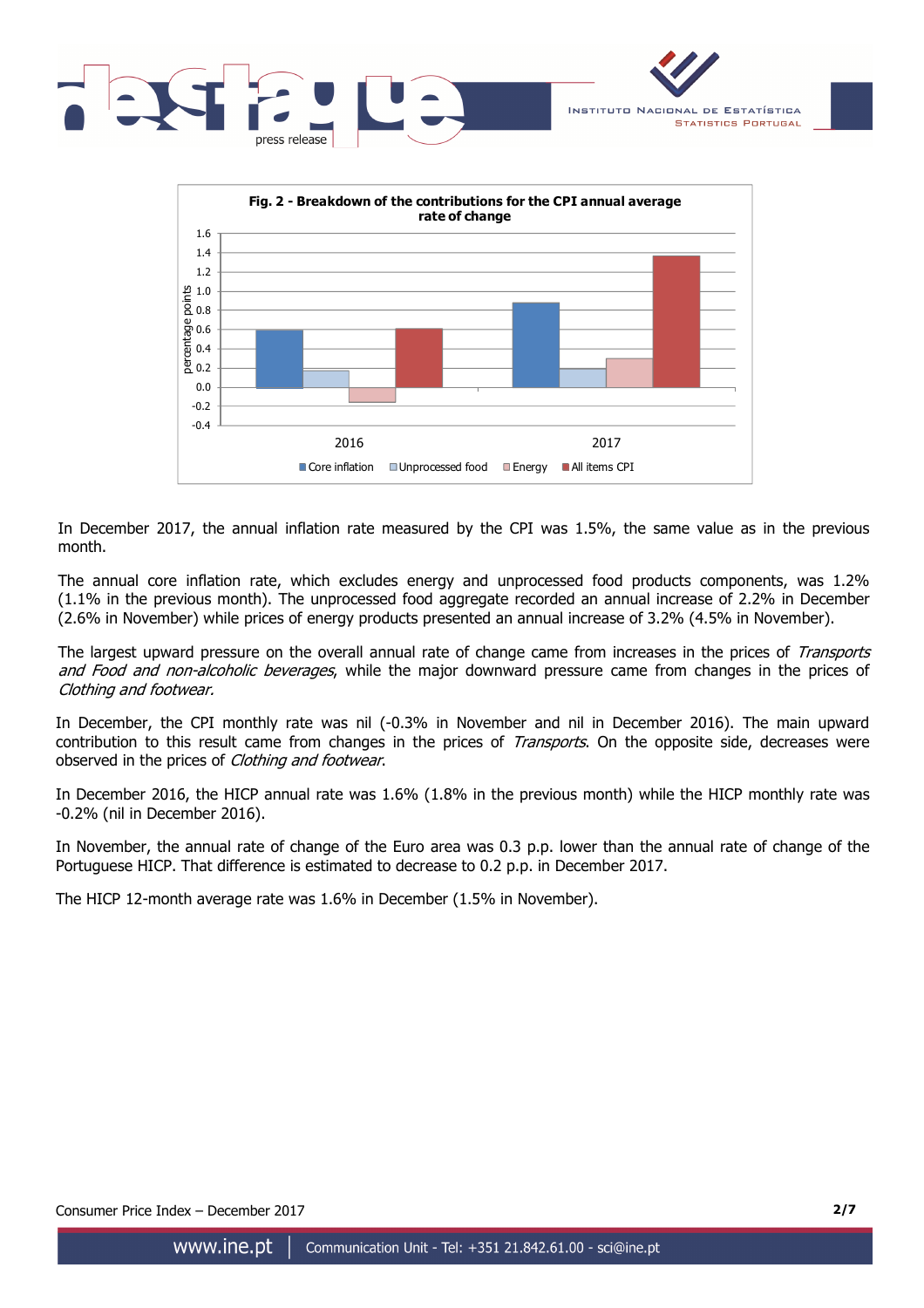



#### **Housing Rents**

In December 2017 the monthly rate of change of the average value of rents per square meter of living area for the whole country was 0.1%, the same value as in the previous month.

All regions exhibited positive rates of change, with the main increase recorded in the Algarve region (0.2%).

The annual change rate of the housing rents for the whole country was 0.6% in December. The main increase was observed in the Madeira region (1.7%), while the Algarve region recorded the main decrease (-0.5%).

In 2017, the 12-month average rate of change for of the average value of rents per square meter of living area for the whole country was 1.0%. The main increase was recorded in the Madeira region (2.6%) while the Algarve region recorded the main decrease (-0.4%).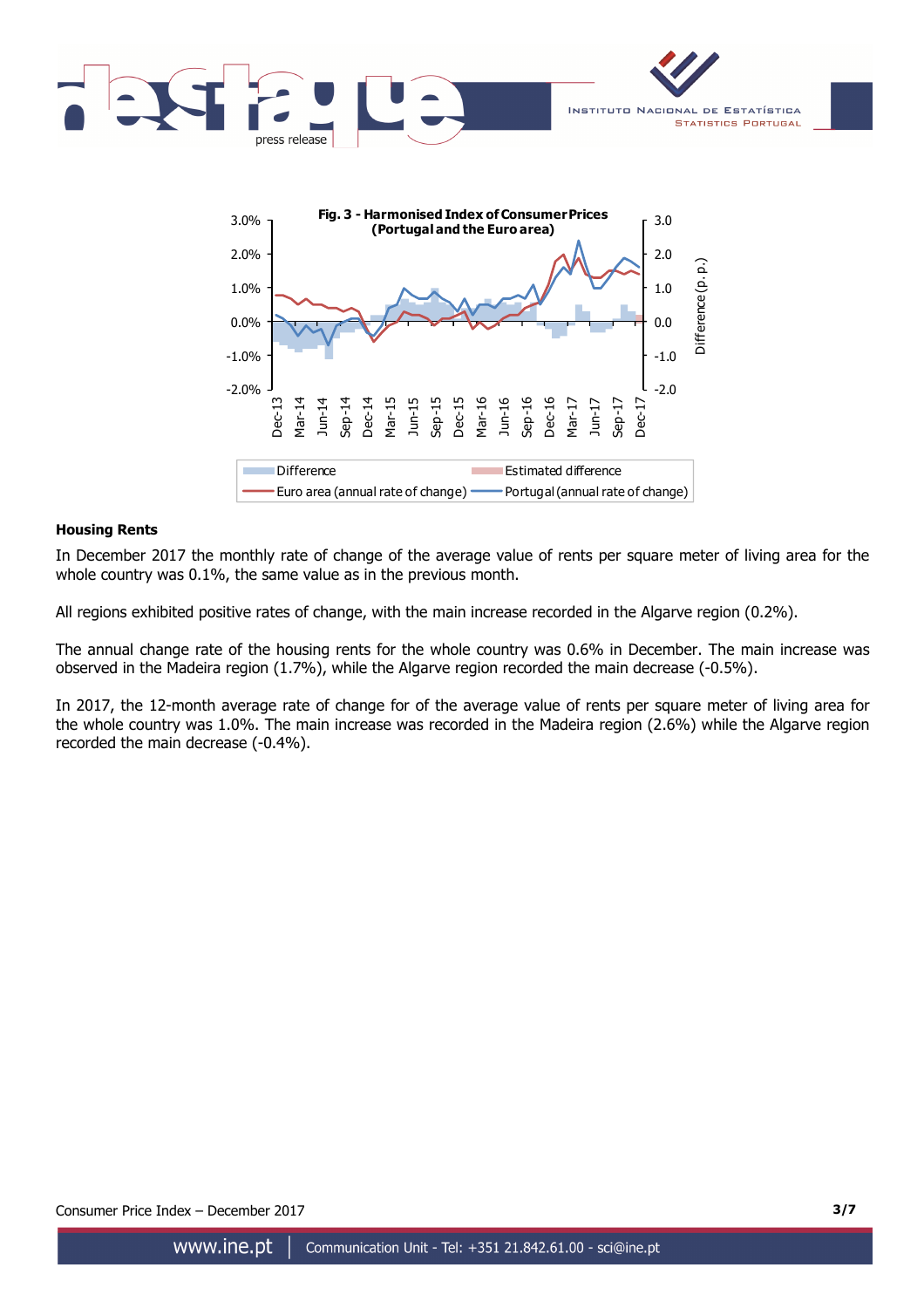



## **Consumer Price Index**

The Consumer Price Index (CPI) measures the change over time of the prices of a certain basket of goods and services bought by a "typical" consumer. The CPI has been designed to capture price changes and not to measure price levels.

The CPI is updated every year with the most recent information on prices and quantities. The 2017 CPI weighting structure and the sample of goods and services included in the basket are a result of the combination of three fundamental sources of information: results of the Portuguese National Accounts complemented with the Household Budget Survey and the Census for more detailed levels of expenditure. Administrative data is also used.

The CPI is compiled through the aggregation of seven regional price indexes and the goods and services included in the index are grouped according to the COICOP classification.

|    | <b>Table 1: CPI - COICOP Divisions</b>                                |    |                                  |
|----|-----------------------------------------------------------------------|----|----------------------------------|
| 01 | Food and non-alcoholic beverages                                      | 07 | Transports                       |
| 02 | Alcoholic beverages and tobacco                                       | 08 | Communications                   |
| 03 | Clothing and footwear                                                 | 09 | Recreation and culture           |
| 04 | Housing, water, electricity, gas and other fuels                      | 10 | Education                        |
| 05 | Furnishings, household equipment and routine maintenance of the house | 11 | Restaurants and hotels           |
| 06 | Health                                                                | 12 | Miscellaneous goods and services |

<sup>1</sup>COICOP: Classification Of Individual Consumption by Purpose

### **Monthly rate**

The monthly rate is the change in the index of a certain month compared with the index of the previous month expressed as a percentage. Although up-to-date, this measure can be affected by seasonal and other effects.

### **Annual rate**

The annual rate is the change in the index of a certain month compared with the index of the same month in the previous year expressed as a percentage. In the presence of a stable seasonal pattern, seasonal effects do not influence this measure.

### **12-month average rate**

The 12-month average rate is the change in the average index of one year compared with the average index of the previous year expressed as a percentage. This moving average is less sensitive to transient changes in prices.

# **Core inflation index (all items CPI excluding unprocessed food and energy products)**

The core inflation index is compiled by excluding the prices of unprocessed food and energy products from the all items CPI. The primary objective of this index is to capture the underlying inflation pressures in the economy.

## **Harmonised Index of Consumer Prices**

The Harmonised Index of Consumer Prices (HICP) is compiled in each member state of the European Union for the purposes of inflation comparisons across EU countries, as required by the Treaty on European Union<sup>1</sup>. This index plays an important role as a guideline for the achievement of the European System of Central Banks primary objective: price stability. In 1998, the European Central Bank adopted the HICP as "the most appropriate price measure" for its definition of price stability in the Euro area<sup>2</sup>.

 $\overline{\phantom{a}}$  , and the set of the set of the set of the set of the set of the set of the set of the set of the set of the set of the set of the set of the set of the set of the set of the set of the set of the set of the s

 $1$  Article 109j and protocol on the convergence criteria referred to in that article.

 $^2$  A stability oriented monetary policy strategy for the ESCB". ECB press notice released on 13 October 1998.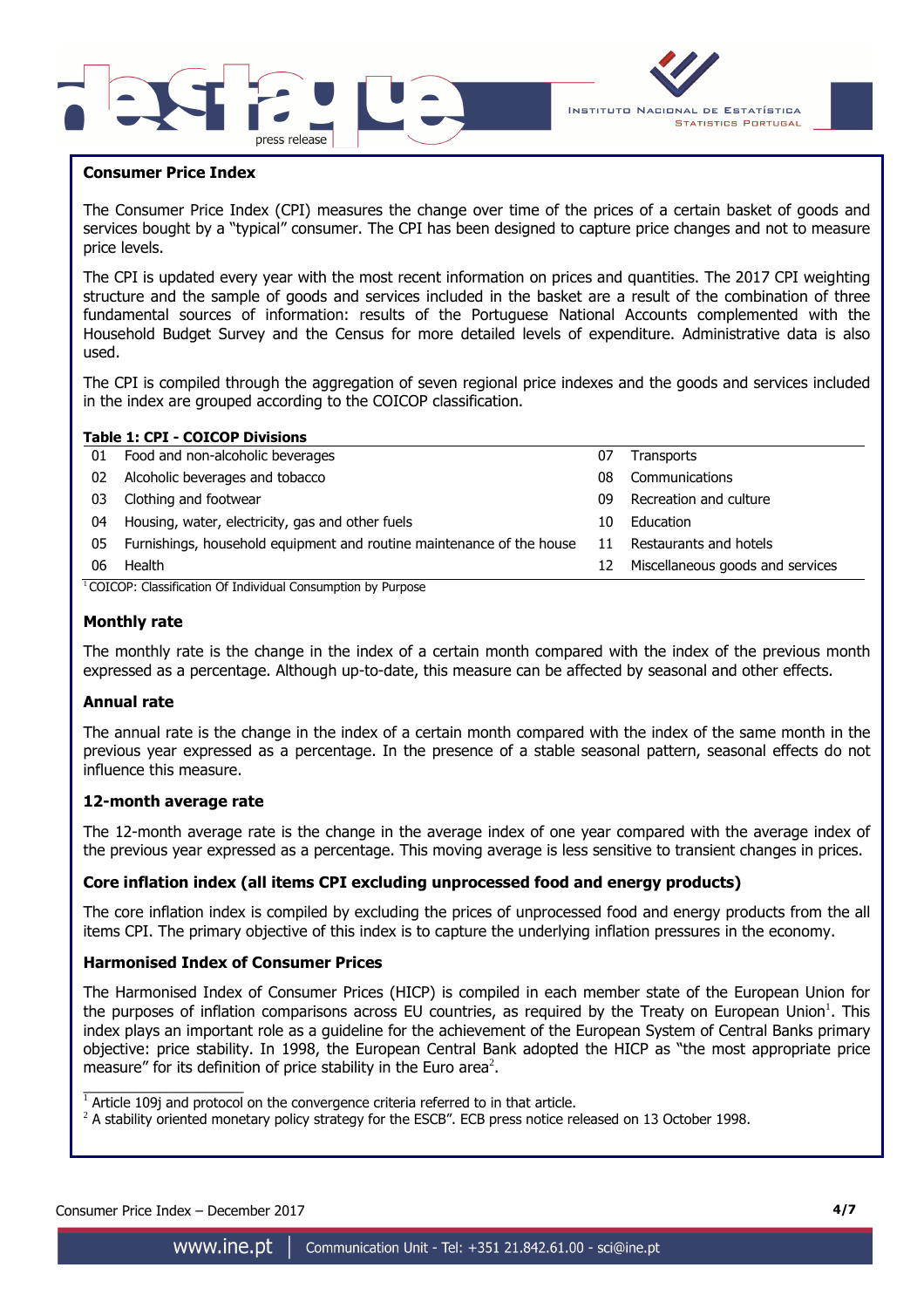

The HICP is produced in each Member State following a harmonized methodology developed by experts in the field of price statistics, under the "Price Statistics Working Group" and related Task Forces. From the methodological point of view, there are no major differences between the HICP and CPI. However, the different scope of coverage leads to differences in the weighting structure, mainly in Restaurants and hotels. This is mostly an effect of the inclusion of non-residents expenditure ("tourists") in the HICP and the corresponding exclusion from the CPI.

Additional information on the methodology of the HICP is available at http://ec.europa.eu/eurostat/web/hicp.

# **Table 2: CPI and HICP 2017 weighting structure**

I

|    | <b>COICOP divisions</b>                                               | <b>CPI</b> | <b>HICP</b> |
|----|-----------------------------------------------------------------------|------------|-------------|
| 01 | Food and non-alcoholic beverages                                      | 203.9      | 195.8       |
| 02 | Alcoholic beverages and tobacco                                       | 38.6       | 37.7        |
| 03 | Clothing and footwear                                                 | 73.6       | 74.4        |
| 04 | Housing, water, electricity, gas and other fuels                      | 99.8       | 93.9        |
| 05 | Furnishings, household equipment and routine maintenance of the house | 61.7       | 60.1        |
| 06 | Health                                                                | 59.0       | 56.4        |
| 07 | Transport                                                             | 153.5      | 150.8       |
| 08 | Communication                                                         | 34.3       | 32.3        |
| 09 | Recreation and culture                                                | 71.8       | 60.5        |
| 10 | Education                                                             | 15.9       | 14.9        |
| 11 | Restaurants and hotels                                                | 88.2       | 128.6       |
| 12 | Miscellaneous goods and services                                      | 99.8       | 94.4        |
| 00 | All items                                                             | $1,000^2$  | $1,000^2$   |

 $1$ COICOP: Classification Of Individual Consumption by Purpose.

 $2$  Due to rounding, the sum of the parts may not add exactly to 1000.

# **Presentation of data and rounding rules**

Since the release of the January 2013 CPI indices are published with base 100 in the year 2012.

Due to rounding procedures, those indices may not reproduce exactly the published rates of change. However, it should be noted that the published rates prevail.

In this press release the descriptive analysis is based on rounded values to one decimal.

# **CPI/HICP flash estimate**

Starting with the January 2018 index, INE will publish a CPI/HICP flash estimate based on provisional data and price estimates. This publication will integrate estimates for the annual and monthly rates of change of those indices, following a long period of compilation and internal evaluation of their quality compared to the published final figures.

# **Next releases**

The January 2018 flash estimate will be released on January  $31<sup>st</sup>$ , 2018.

The January 2018 CPI/HICP will be released on February 12<sup>th</sup>, 2018.

## Consumer Price Index – December 2017 **5/7**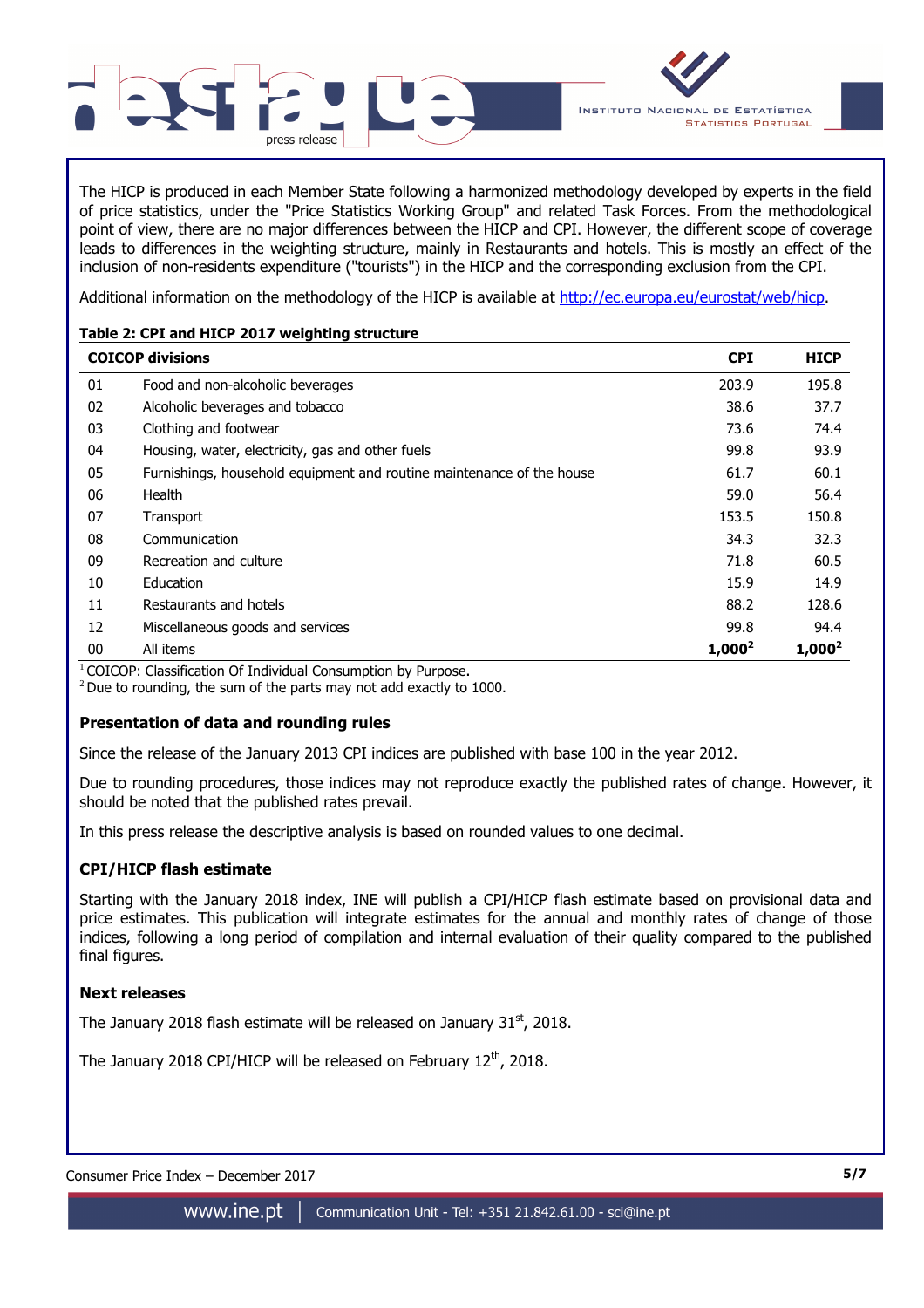

**Annex:**

# CPI rate of change (index division and all items CPI)

|                 | <b>All-items</b><br>Index divisions <sup>(1)</sup> |      |                                                                    |         |         |                 |                     |                      |              |      |      |         |      |  |  |
|-----------------|----------------------------------------------------|------|--------------------------------------------------------------------|---------|---------|-----------------|---------------------|----------------------|--------------|------|------|---------|------|--|--|
|                 | 01                                                 | 02   | 03                                                                 | 04      | 05      | 06              | 07                  | 08                   | 09           | 10   | 11   | 12      |      |  |  |
|                 |                                                    |      |                                                                    |         |         |                 | Annual average rate |                      |              |      |      |         |      |  |  |
| 2015            | 1.01                                               | 4.09 | $-2.02$                                                            | 0.23    | 0.67    | 0.41            | $-0.99$             | 4.12                 | $-0.63$      | 0.65 | 1.31 | 0.42    | 0.49 |  |  |
| 2016            | 0.49                                               | 2.61 | $-0.39$                                                            | 0.39    | 0.43    | $-0.61$         | $-0.56$             | 3.17                 | 1.02         | 0.89 | 2.21 | 0.60    | 0.61 |  |  |
| 2017            | 1.53                                               | 2.57 | $-2.39$                                                            | 0.59    | $-0.45$ | 0.44            | 3.06                | 2.60                 | 1.42         | 0.95 | 3.73 | 0.83    | 1.37 |  |  |
|                 |                                                    |      |                                                                    |         |         |                 | Annual rate         |                      |              |      |      |         |      |  |  |
| 2015 December   | 0.00                                               | 4.32 | $-2.28$                                                            | 0.04    | 0.05    | 0.28            | $-0.09$             | 4.93                 | 0.21         | 0.93 | 0.23 | 1.33    | 0.40 |  |  |
| 2016 January    | 0.21                                               | 4.37 | 0.16                                                               | $-0.07$ | 0.77    | $-0.01$         | 0.04                | 5.31                 | 0.98         | 0.91 | 0.60 | 1.60    | 0.78 |  |  |
| February        | $-0.62$                                            | 4.06 | $-0.23$                                                            | 0.59    | 1.14    | $-0.19$         | $-1.28$             | 3.95                 | 1.90         | 0.92 | 0.15 | 1.09    | 0.40 |  |  |
| March           | $-0.73$                                            | 4.38 | 0.02                                                               | 0.62    | 1.22    | $-0.16$         | $-1.43$             | 3.30                 | 1.26         | 0.93 | 1.77 | 0.90    | 0.45 |  |  |
| April           | 0.09                                               | 2.41 | 0.04                                                               | 0.69    | 0.89    | $-0.92$         | $-0.93$             | 2.95                 | 0.74         | 0.94 | 1.99 | 0.43    | 0.48 |  |  |
| May             | $-0.10$                                            | 2.27 | $-0.76$                                                            | 0.65    | 0.67    | $-0.98$         | $-1.29$             | 2.76                 | 0.94         | 0.94 | 2.19 | 0.50    | 0.33 |  |  |
| June            | 1.01                                               | 1.89 | $-0.86$                                                            | 0.69    | 0.62    | $-0.90$         | $-1.49$             | 1.75                 | 0.94         | 0.94 | 2.61 | 0.74    | 0.55 |  |  |
| July            | 1.65                                               | 1.77 | 1.32                                                               | 0.12    | 0.35    | $-0.72$         | $-2.10$             | 1.66                 | 0.36         | 0.91 | 2.62 | 0.63    | 0.61 |  |  |
| August          | 1.82                                               | 2.16 | 0.78                                                               | 0.28    | 0.02    | $-0.76$         | $-1.29$             | 1.57                 | $-0.29$      | 0.89 | 3.29 | 0.41    | 0.72 |  |  |
| September       | 0.99                                               | 1.65 | $-0.81$                                                            | $-0.05$ | $-0.26$ | $-0.59$         | $-0.29$             | 2.51                 | 0.76         | 0.89 | 3.38 | 0.39    | 0.63 |  |  |
| October         | 0.45                                               | 2.23 | $-1.44$                                                            | 0.24    | 0.02    | $-0.60$         | 0.94                | 3.05                 | 2.56         | 0.77 | 4.20 | 0.10    | 0.88 |  |  |
| November        | 0.49                                               | 2.05 | $-1.36$                                                            | 0.28    | 0.04    | $-0.62$         | 0.68                | 4.07                 | 1.21         | 0.81 | 1.76 | $-0.01$ | 0.58 |  |  |
| December        | 0.62                                               | 2.28 | $-0.93$                                                            | 0.61    | $-0.35$ | $-0.84$         | 1.89                | 5.18                 | 0.91         | 0.82 | 1.85 | 0.42    | 0.88 |  |  |
| 2017 January    | 1.33                                               | 2.40 | $-0.69$                                                            | 0.49    | $-0.19$ | $-0.47$         | 5.38                | 2.47                 | 1.38         | 0.85 | 1.61 | $-0.13$ | 1.33 |  |  |
| February        | 2.37                                               | 2.57 | $-1.83$                                                            | 0.11    | $-0.19$ | $-0.27$         | 5.89                | 1.92                 | 0.83         | 0.85 | 1.89 | 0.44    | 1.55 |  |  |
| March           | 2.68                                               | 3.73 | $-1.72$                                                            | 0.31    | $-0.83$ | $-0.26$         | 3.09                | 2.43                 | 0.99         | 0.86 | 2.02 | 0.28    | 1.37 |  |  |
| April           | 1.97                                               | 3.29 | $-2.01$                                                            | 0.15    | $-0.52$ | 0.73            | 4.58                | 3.07                 | 2.70         | 0.85 | 5.70 | 0.41    | 1.98 |  |  |
| May             | 2.07                                               | 3.03 | $-1.77$                                                            | 0.05    | $-0.23$ | 0.48            | 1.09                | 3.26<br>2.15<br>0.85 |              | 4.91 | 1.14 | 1.45    |      |  |  |
| June            | 0.22                                               | 2.21 | $-1.64$                                                            | $-0.22$ | $-0.55$ | 0.45            | 1.52                | 3.58                 | 2.13         | 0.83 | 3.51 | 0.80    | 0.91 |  |  |
| July            | 0.31                                               | 2.26 | $-2.47$                                                            | 0.51    | $-0.79$ | 0.60            | 1.09                | 3.69                 | 2.54<br>0.85 |      | 3.68 | 0.86    | 0.90 |  |  |
| August          | 0.37                                               | 2.25 | $-1.90$                                                            | 0.65    | $-0.57$ | 0.64            | 1.73                | 3.83                 | 2.79         | 0.85 | 3.91 | 1.12    | 1.14 |  |  |
| September       | 1.12                                               | 2.61 | $-3.44$                                                            | 1.33    | $-0.45$ | 0.70            | 2.61                | 3.09                 | 1.53         | 0.87 | 4.48 | 1.25    | 1.39 |  |  |
| October         | 1.32                                               | 1.88 | $-3.70$                                                            | 1.18    | $-0.44$ | 0.83            | 2.60                | 2.46                 | $-0.19$      | 1.21 | 6.01 | 1.43    | 1.39 |  |  |
| November        | 2.43                                               | 2.63 | $-3.63$                                                            | 1.26    | $-0.40$ | 0.84            | 3.57                | 1.47                 | 0.16         | 1.23 | 3.77 | 1.19    | 1.55 |  |  |
| December        | 2.28                                               | 2.04 | $-3.43$                                                            | 1.31    | $-0.26$ | 1.02            | 3.83                | 0.12                 | 0.13         | 1.24 | 3.02 | 1.12    | 1.47 |  |  |
| <b>Symbols:</b> | estimated<br>£                                     |      | Po provisional                                                     |         |         | x not available |                     |                      |              |      |      |         |      |  |  |
| Note:           |                                                    |      | (1) The names of the divisions are given in the explanatory notes. |         |         |                 |                     |                      |              |      |      |         |      |  |  |
| Source:         | <b>INE - Portugal</b>                              |      |                                                                    |         |         |                 |                     |                      |              |      |      |         |      |  |  |

Consumer Price Index – December 2017 **6/7**

www.ine.pt | Communication Unit - Tel: +351 21.842.61.00 - sci@ine.pt